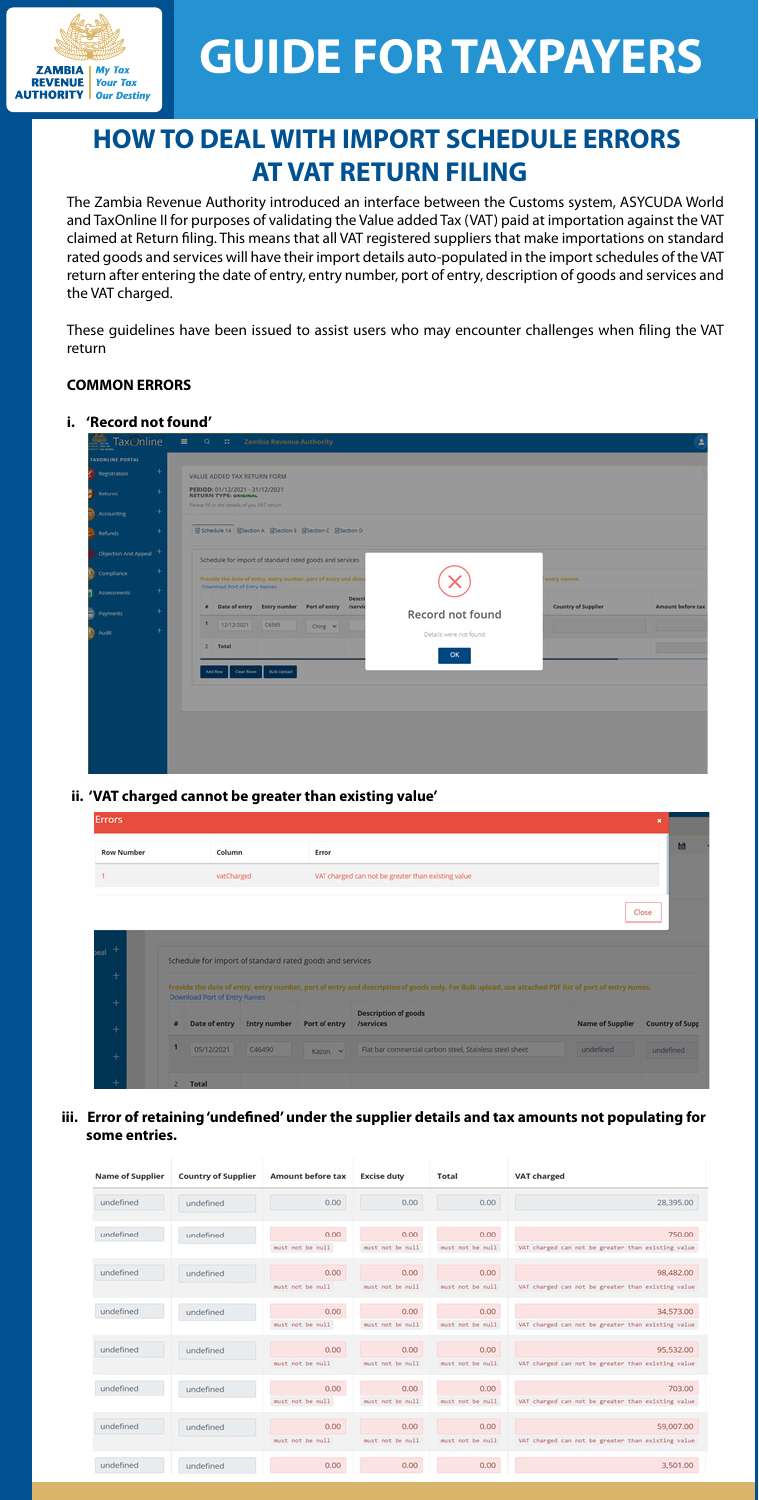#### **STEPS TO CLEAR THE ERRORS**

The following preliminary checks will address the above errors:

- 6. In the bulk upload template, align the cells to the left so as to avoid leaving spaces in the cell before the data.
- 7. The correct entry number should be captured. There should be no space between the C and the number for both bulk uploads and manual entries. For example, C3444 is a correct way of inputting the entry number while C 3444 OR C-3444 is incorrect.
- 8. The VAT charged should be an amount less or equal to the VAT amount paid at importation
- 9. Import VAT claims can only be made within a period of 3 Months from the date of payment.
- 10. The taxpayer should ensure that they are the consignee on the bill of entry that they wish to claim.
- 11. Where the bulk upload still gives errors after the checks above, delete the saved return under resume return filling and start afresh. This will ensure that any saved errors have been cleared.
- 12. If the error persists after attempting 11 above, a fresh download of the bulk upload file template should be used. Retype the data in the freshly downloaded template and attempt to file again.

| se raxonine<br><b>JATRON INLINE</b> |                                                                 |                                          |              | Excel / CSV Upload   |                                                                                                                                                     | ×                          |                |
|-------------------------------------|-----------------------------------------------------------------|------------------------------------------|--------------|----------------------|-----------------------------------------------------------------------------------------------------------------------------------------------------|----------------------------|----------------|
| Registration                        | VALUE ADDED TAX RETURN FORM                                     |                                          |              | Template             | Upload File Template.xisx                                                                                                                           |                            |                |
| Returns.                            | PERIOD: 01/12/2021 - 31/12/2021<br><b>RETURN TYPE: ORIGINAL</b> |                                          |              | Upload File:         | Choose File: No file chosen                                                                                                                         |                            |                |
| <b>Accounting</b>                   | Please fill in the details of you VAT return                    |                                          |              |                      |                                                                                                                                                     |                            |                |
| Refunds                             | B Schedule 14 BSection A BSection B BSection C BSection D       |                                          |              |                      | <b>d</b> Upload                                                                                                                                     | Cancel                     |                |
| Objection And Appeal                | Schedule for import of standard rated goods and services        |                                          |              |                      |                                                                                                                                                     |                            |                |
| Compliance                          |                                                                 |                                          |              |                      | Provide the date of entry, entry nomber, port of entry and recription of goods only. For Bulk upload, use attached PDF list of port of entry names. |                            |                |
| Assessments                         | Download Port of Entry Names                                    |                                          |              | Description of goods |                                                                                                                                                     |                            |                |
| Payments                            | ٠                                                               | Date of entry Entry number Port of entry |              | <b>Jaervices</b>     | <b>Name of Supplier</b>                                                                                                                             | <b>Country of Supplier</b> | <b>Amount!</b> |
| Audit                               | ٠                                                               |                                          | <b>START</b> |                      |                                                                                                                                                     |                            |                |
|                                     | Total<br>э.                                                     |                                          |              |                      |                                                                                                                                                     |                            |                |
|                                     | Clear Rows<br><b>And Row</b>                                    | <b>Bulk Upload</b>                       |              |                      |                                                                                                                                                     |                            |                |
|                                     |                                                                 |                                          |              |                      |                                                                                                                                                     |                            |                |
|                                     |                                                                 |                                          |              |                      |                                                                                                                                                     |                            |                |
|                                     |                                                                 |                                          |              |                      |                                                                                                                                                     |                            |                |

- 1. Ascertain the importation details by ensuring you input the correct combinations of the Date of entry+ Entry number+ Port of entry+ VAT Amount. This is important as the system will only recognize correct information.
- 2. Ensure that Entry numbers (C numbers) are correctly matching the respective Ports of entry. Where the incorrect combination is used, the system will return an error "Record Not Found"
- 3. Ensure that all entries to be claimed have been cleared by Customs. Payment of taxes does not imply that Customs has completed all the required processes. The final stage in the clearance process should be the issuance of the Release Order.
- 4. The correct date format should be used i.e. (dd/mm/yyyy)
- 5. If using a bulk upload, ensure the port of entry name is captured as provided on the system. The full names of the ports of entry can be found by downloading them from the import schedule under the link "Download Port of Entry Names" (Refer to appendix I)

|                | <b>TaxOnline</b>        |   | ٠<br>$\alpha$                                                   | $\mathbb{R}^2$               | <b>Zambia Revenue Authority</b>                           |                                                                                                                                                      |                             |  |  |
|----------------|-------------------------|---|-----------------------------------------------------------------|------------------------------|-----------------------------------------------------------|------------------------------------------------------------------------------------------------------------------------------------------------------|-----------------------------|--|--|
|                | <b>TAXONLINE PORTAL</b> |   |                                                                 |                              |                                                           |                                                                                                                                                      |                             |  |  |
| $\alpha$       | <b>Registration</b>     |   |                                                                 | VALUE ADDED TAX RETURN FORM  |                                                           |                                                                                                                                                      |                             |  |  |
| Ы              | <b>Returns</b>          |   | PERIOD: 01/12/2021 - 31/12/2021<br><b>RETURN TYPE: ORIGINAL</b> |                              |                                                           |                                                                                                                                                      |                             |  |  |
| $\blacksquare$ | <b>Accounting</b>       |   | Please fill in the details of you WIT return                    |                              |                                                           |                                                                                                                                                      |                             |  |  |
| ÷.             | <b>Refunds</b>          |   |                                                                 |                              | 固 Schedule 14 回Section A 回Section B 回Section C 回Section D |                                                                                                                                                      |                             |  |  |
|                | Objection And Appeal +  |   | Schedule for import of standard rated goods and services        |                              |                                                           |                                                                                                                                                      |                             |  |  |
|                | Compliance              |   |                                                                 |                              |                                                           | Provide the date of entry, entry number, port of entry and description of goods only. For Bulk upload, use attached PDF list of port of entry names. |                             |  |  |
| <b>Ind</b>     | Assessments             | ٠ |                                                                 | Download Port of Entry Names |                                                           |                                                                                                                                                      | <b>Description of goods</b> |  |  |
|                | <b>Payments</b>         | ٠ | ٠                                                               | Date of entry                | <b>Entry number</b>                                       | Port of entry                                                                                                                                        | <b>/services</b>            |  |  |
|                | <b>Audit</b>            | ٠ | 1                                                               |                              | $\subset$                                                 | *** Select port ***<br>$\mathcal{L}_{\mathcal{C}}$                                                                                                   |                             |  |  |
|                |                         |   | $\mathbb{Z}$                                                    | Total                        |                                                           |                                                                                                                                                      |                             |  |  |
|                |                         |   |                                                                 | Add Row<br>Clear Rows        | <b>Bulk Upload</b>                                        |                                                                                                                                                      |                             |  |  |